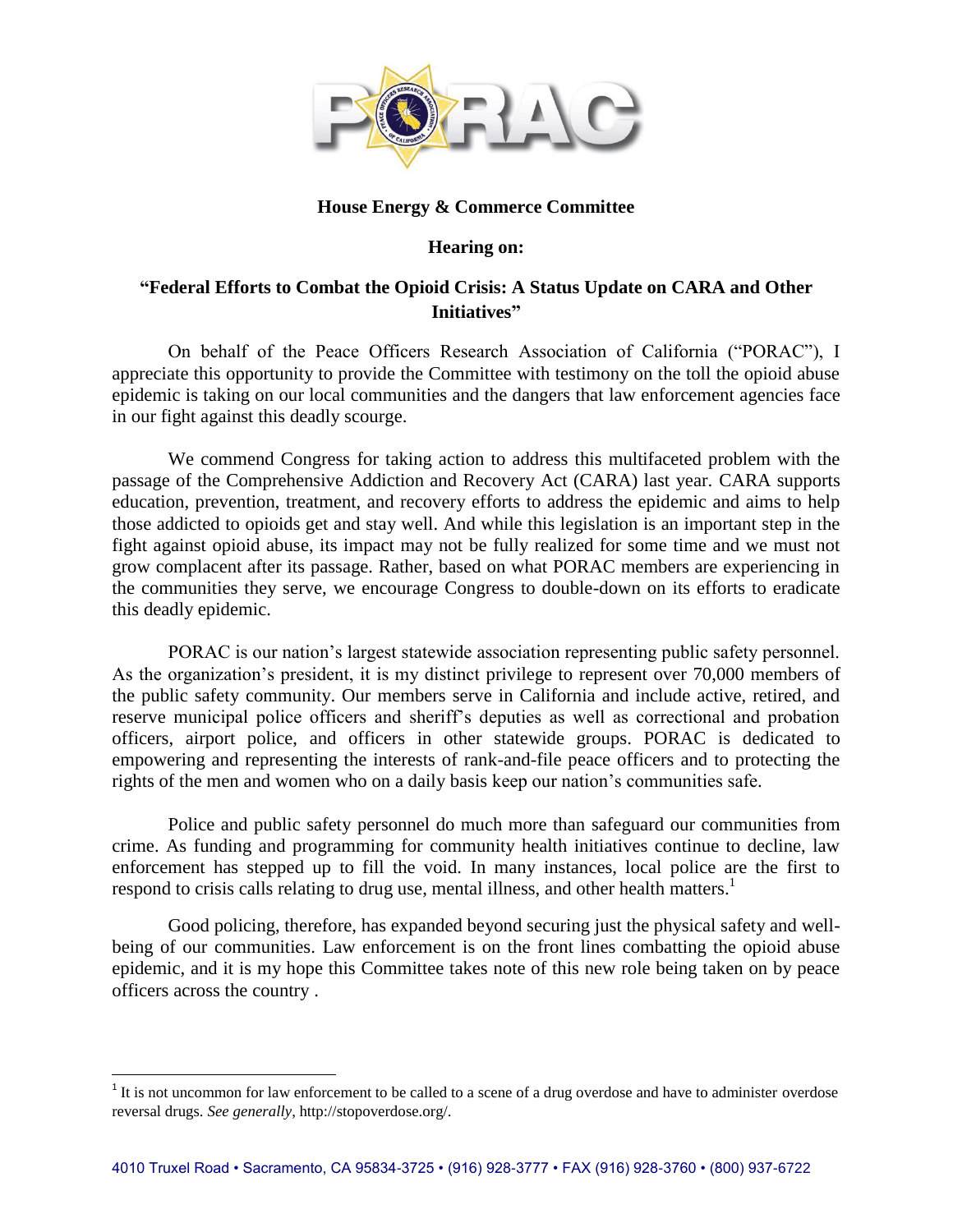

## **I. The Economics and Origins of Heroin and Opioid Abuse**

Heroin and opioids have historically been available to American citizens and law enforcement has consistently worked to combat the abuse and illegal trafficking of those substances. Over the past several years, opioid abuse has increased dramatically throughout the nation. According to data from the Center for Disease Control and Prevention ("CDC"), for example, drug overdose deaths in 2016 most likely exceeded 64,000, an increase of 22% percent from the previous year—the largest annual increase ever recorded.<sup>2</sup> These figures are deeply troubling and should inspire lawmakers and law enforcement to reinforce their collaborative efforts.

There are multiple factors at play in this trend. But chief among them is the price competitiveness of heroin and other opioids vis-à-vis other illegal substances, including cocaine and methamphetamines. This is unsurprising. The ebbs and flows of specific illegal drugs are often linked to cyclical patterns based on supply and price competitiveness.

There is an interesting additional factor at play in the case of opioids: legality. Since legitimate medical treatment can often involve opioids without running afoul of the law, opioid addiction and abuse – in contrast to the use of other drugs – can be the result of a legitimate medical use. Our local law enforcement has noticed that pharmaceutical opioids, including drugs such as Vicodin or Percocet, are often a source of experimentation for young people. In many instances, youth experiment at parties with an opioid stolen from a family member's prescription and once hooked, eventually shift to cheaper tar heroin sold on the streets.

Street heroin is commonly laced with fentanyl, a highly addictive and dangerous synthetic opiate that many have attributed to the increase in overdoses and heroin deaths. drug overdoses involving fentanyl have increased by 540% in the past three years, rising from 3,000 to  $20,000$  deaths from  $2013$  to  $2016<sup>3</sup>$ . The increase in incidence of fentanyl use has presented new, potentially lethal challenges for police and public safety personnel -- which I discuss in greater detail below.

California law enforcement has seen a rise in the trafficking of street heroin by Mexican drug cartels. California's Central Valley, for example, is a primary destination and distribution point for heroin once it crosses the border from Mexico. From the Central Valley, the drug is moved north and east: to northern California and to other states. Local law enforcement is collaborating with federal authorities to halt the ever-increasing flow of heroin into our country.

 $\overline{\phantom{a}}$ <sup>2</sup> Katz, Josh. "Fentanyl Overtakes Heroin as Leading Cause of U.S. Drug Deaths." The New York Times, 2 Sept.

<sup>2017,</sup> www.nytimes.com/interactive/2017/09/02/upshot/fentanyl-drug-overdose-deaths.html.

<sup>3</sup> *Id.*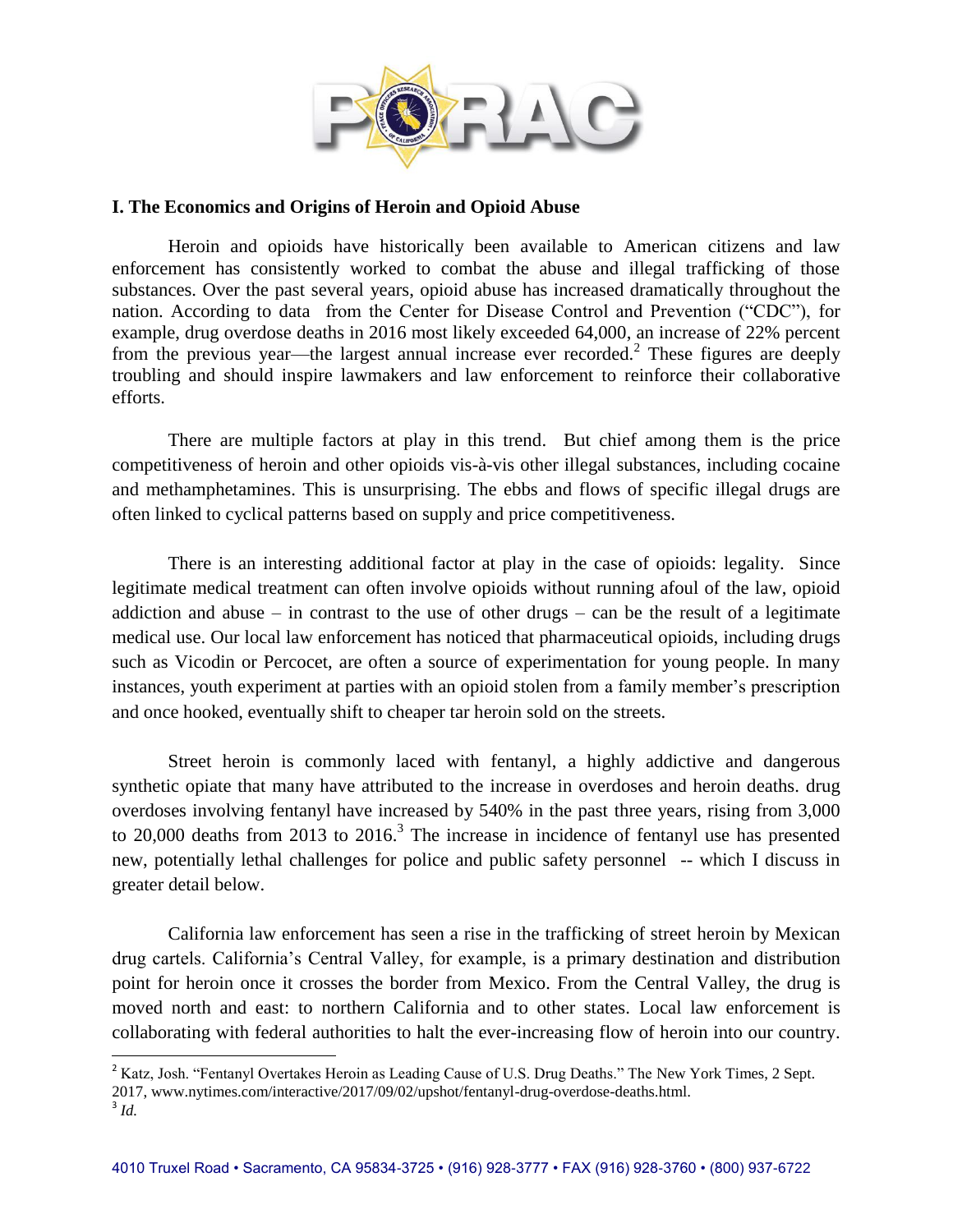

However, it is not an easy task – a task made more difficult by the cuts to both local and federal law enforcement budgets that limit the ability of law enforcement to engage in effective community policing.

## **II. The Growing Health Risks Facing Law Enforcement**

As noted above, law enforcement has been encountering more and more drugs that contain fentanyl, which can be more than 50 times as potent as heroin. Because of fentanyl's potency—and because law enforcement must respond to drug overdoses with increasing regularity—it represents an unusual health hazard for police and public safety personnel.<sup>4</sup>

The Drug Enforcement Agency (DEA) this past summer issued an urgent warning to law enforcement and first responders that contained the following cautionary language: "Since fentanyl can be ingested orally, inhaled through the nose or mouth, or absorbed through the skin or eyes, any substance suspected to contain fentanyl should be treated with extreme caution as exposure to a small amount can lead to significant health-related complications, respiratory depression, or death."<sup>5</sup>

The DEA's alert came after multiple incidents of officers unknowingly came into contact with the drug and suffered serious reactions. In May of this year, for example, a police officer in Ohio wiped a trace of white powder off of his shirt after searching a car containing drugs. The white powder turned out to be fentanyl, and an hour later he lost consciousness only to be saved by four doses of naloxone.<sup>6</sup> It should be noted that our canine partners are also at risk of ingesting, inhaling, or absorbing (through their paws) the drug and obviously have a much lower tolerance than humans.

PORAC is encouraged by the DEA's focus on educating law enforcement and the public about the lethality of fentanyl and, in turn, the dangers it poses to police and public safety personnel who while carrying out their duties come into contact with the drug.

 $\overline{a}$ 

<sup>4</sup> Sarah Zhang, *Fentanyl is So Deadline That It's Changing How First Responders Do Their Jobs*, The Atlantic (May 15, 2017), https://www.theatlantic.com/health/archive/2017/05/fentanyl-first-responders/526389/.

<sup>&</sup>lt;sup>5</sup> For Fentanyl: A briefing Guide for First Responders, see https://www.dea.gov/druginfo/Fentanyl\_BriefingGuideforFirstResponders\_June2017.pdf

<sup>6</sup> Megan Cerullo, *Ohio police officer accidentally overdoses on fentanyl by brushing it off shirt after drug bust*, New York Daily News (May 16, 2017), http://www.nydailynews.com/news/crime/ohio-police-officer-accidentallyoverdoses-fentanyl-article-1.3170821.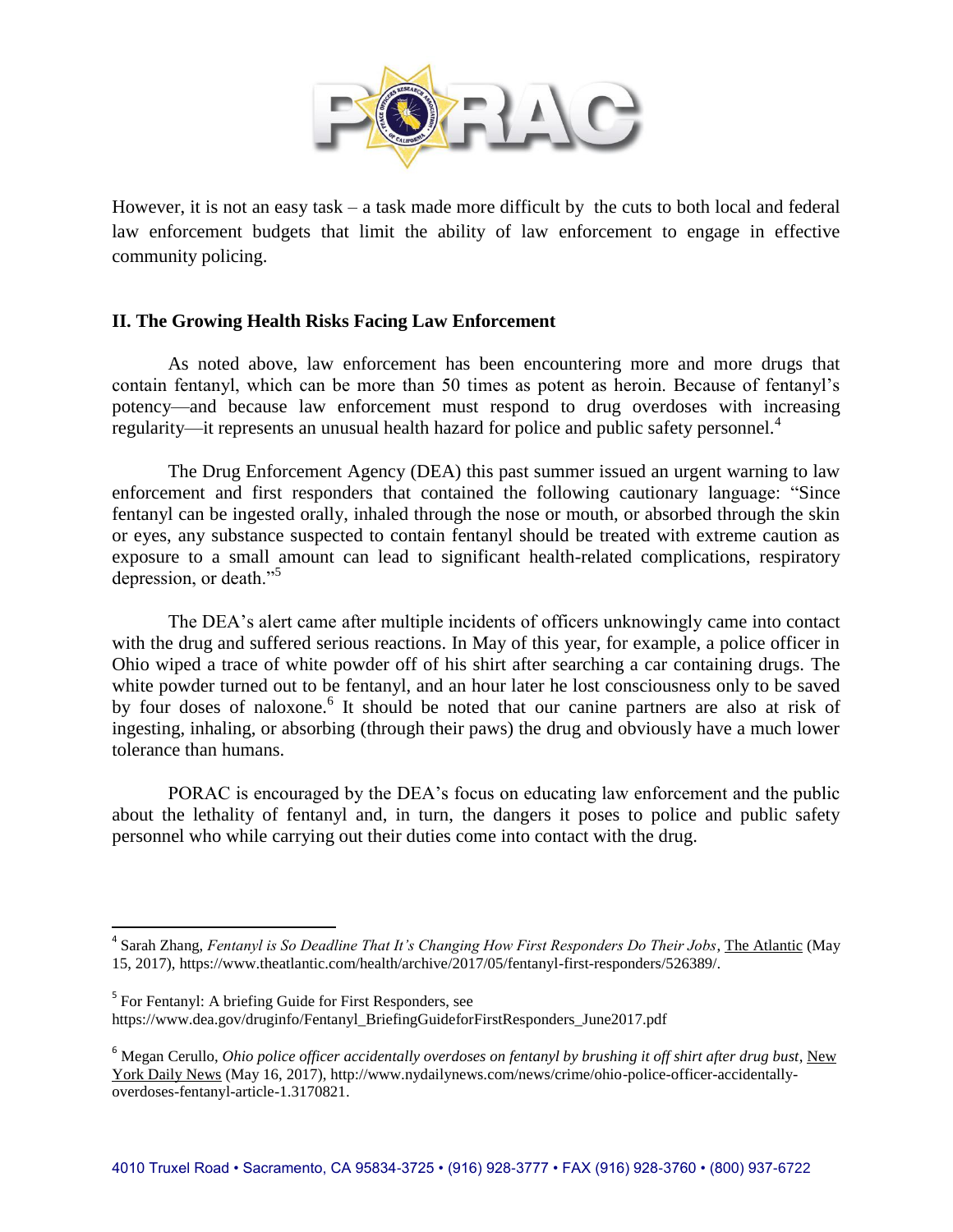

#### **III. Opioid Abuse and Criminal Justice**

 $\overline{\phantom{a}}$ 

In California and across the nation, there has been a big push to enact sentencing reform in light of rising prison costs and over-crowding. For drug crimes in particular, the sentencing reform movement has tended to discourage incarceration and instead focus on the benefits of rehabilitation and treatment.

PORAC recognizes that our state and federal jails and prisons are seriously overcrowded and believes it is imperative that we fix this problem. To be effective, sentencing reform must adjust sentencing practices in a meaningful way that keeps our communities safe. With regard to opioid abuse, this means that sentencing reforms must be paired with well-supported and effective social services.

California's experience has been instructive in this regard.<sup>7</sup> Of particular relevance is the state's most recent sentencing reform initiative, Proposition 47, which California voters approved on November 4, 2014.

Historically, when an individual was arrested in California for possession of narcotics such as cocaine, heroin, or methamphetamine he or she was charged with a felony (and the charge could not be reduced to a misdemeanor). Proposition 47 reclassified many "non-serious" and "non-violent" property and drug felonies, including possession of heroin for personal use, as misdemeanors.<sup>8</sup>

Problematically, Proposition 47 took prison "off the table" for those charged with drug possession, but failed to fill that void with sufficient social services. So, while the number of individuals that are being charged with misdemeanor possession of heroin and other illegal drugs continues to increase, there is no place to send these people for treatment for drug addiction.

There are not enough beds in rehabilitation facilities or enough providers of social services in the state of California to support addicts. Furthermore, given the toothless nature of our state's criminal laws since passage of Proposition 47, it is also difficult to ensure an

<sup>&</sup>lt;sup>7</sup> California has had a circuitous path to sentencing reform and many of those efforts have been blamed for present day overcrowding. This has included the 1993 "Three Strikes" sentencing law, when California went "tough on crime." Similarly, California law enforcement has been on the front lines in dealing with the fallout since 2011 from AB109 "prison realignment," which diverted low-level offenders from state prisons to local county jails, and placed an enormous financial and administrative burden on local law enforcement. Specifically, AB109 prison realignment "altered both sentencing and post-prison supervision for the newly statutorily classified "non-serious, non-violent, non-sex" offenders." See generally California's "Three Strikes" Sentencing Law, non-sex" offenders." *See generally* California's "Three Strikes" Sentencing Law, http://www.courts.ca.gov/20142.htm; Stanford Law School, California Realignment, *available at*  http://www.law.stanford.edu/organizations/programs-and-centers/stanford-criminal-justice-centercjc/californiarealignment.

<sup>8</sup> For the text of Proposition 47, *see* http://vig.cdn.sos.ca.gov/2014/general/pdf/text-of-proposed-laws1.pdf#prop47; *see also* Attorney General of California, Official Title and Summary of Proposition 47, *available at* http://vig.cdn.sos.ca.gov/2014/general/pdf/proposition-47-title-summary-analysis.pdf.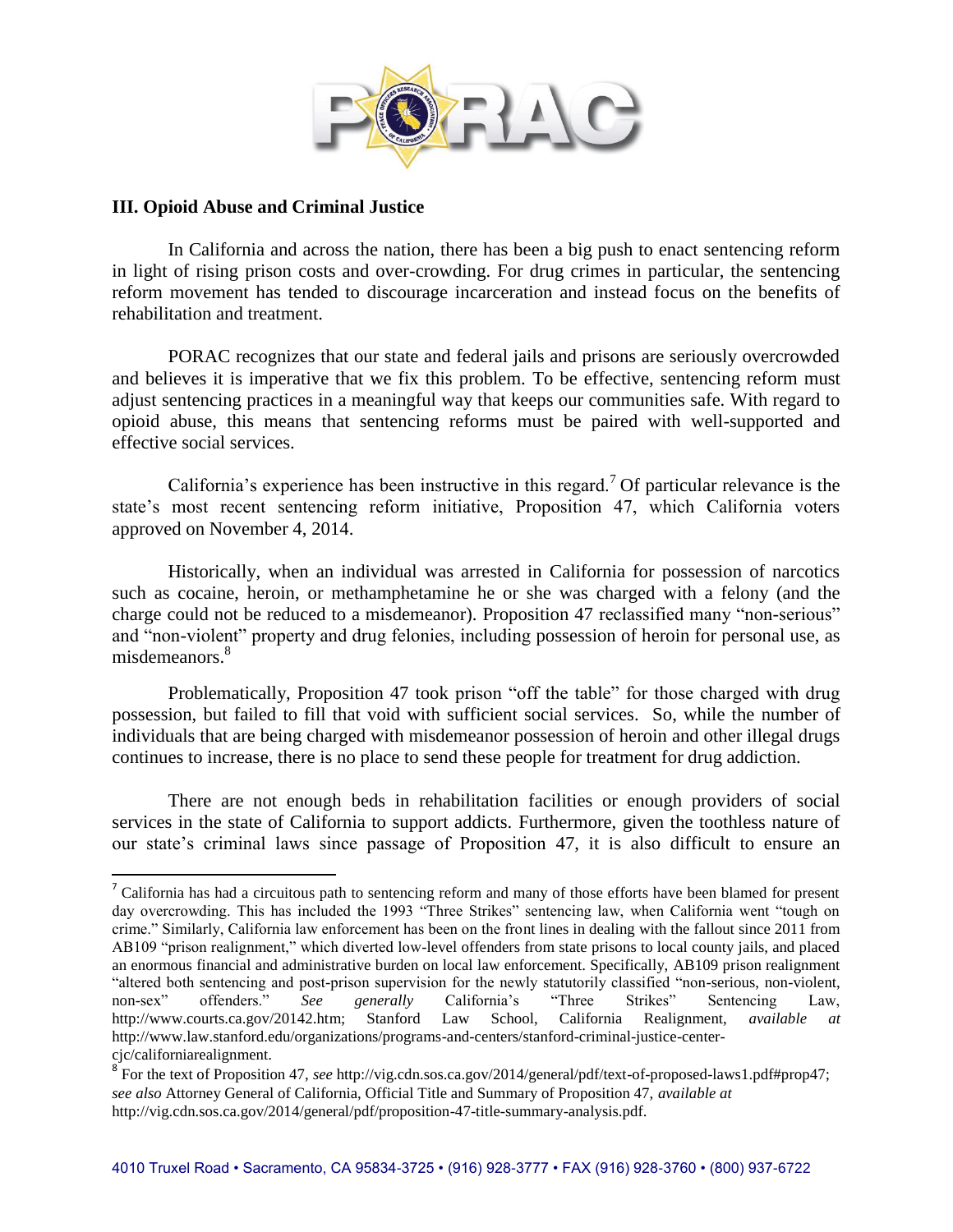

individual provided a spot in a rehabilitation facility actually receives treatment. This is very problematic given how hard it is to break any drug addiction, and opioid addiction in particular. Unfortunately, without treatment, many addicts are turning to crime to fund their drug habits. In fact, California law enforcement has already begun noting an uptick in the number of property crimes since passage of Proposition 47.<sup>9</sup>

## **III. Policy Solutions**

 $\overline{a}$ 

The escalation of opioid abuse is very real. Tackling the opioid epidemic will be difficult. PORAC supports rational and meaningful policy reforms that consider the views of all stakeholders and encourages lawmakers to consider the following policy solutions.

First, PORAC urges Congress to work to seal our borders to prevent the entry of illegal drugs from abroad. People choose heroin because it is plentiful and cheap. Smart security and customs policy can change this reality, and when it does, it is very likely that heroin's street popularity will decline—helping to reduce the supply and to mitigate the trend of opioid addicts transitioning to heroin.

Second, PORAC believes it is imperative lawmakers enact laws to ensure that opioid pharmaceuticals are being prescribed in a safe manner. Irresponsible prescribing practices are exacerbating this epidemic. Every day, our rank-and-file officers are trying to work with and help people whose addictions to heroin began with access to legally prescribed opiates. It is time for policymakers to cut this "access point" by meaningfully regulating medical prescribing practices and pain clinics while also promoting systems to monitor prescription use and identify fraudulent prescriptions.

Third, PORAC exhorts lawmakers to fully fund community policing efforts and social services programs. Without sufficient funding, local police cannot protect citizens and social service providers cannot help address addiction and other health concerns that are often closely connected with criminal justice.

Fourth, PORAC encourages policymakers in Congress and at the federal agencies to recognize the health risks posed to law enforcement by fentanyl and provide appropriate resources and materials to mitigate these risks. For instance, PORAC urges the Food and Drug Administration to consider developing guidance similar to what the DEA has produced in order to educate first responders about the dangers of fentanyl.

<sup>&</sup>lt;sup>9</sup> For example, according to the most recent crime statistics provided by the City of Sacramento Police Department to the FBI for inclusion in their federally mandated Uniform Crime Report, between January-October 2015, in Sacramento the number of burglaries increased by 16.16%, larceny by 2.56%, and motor vehicle theft by 27.39% as compared to the data from January-October 2014. *See also* City of Sacramento, Sacramento Year-to-Date Crime Statistics, *available at* http://data.cityofsacramento.org/datastreams/92971/sacramento-year-to-date-crime-statistics/.